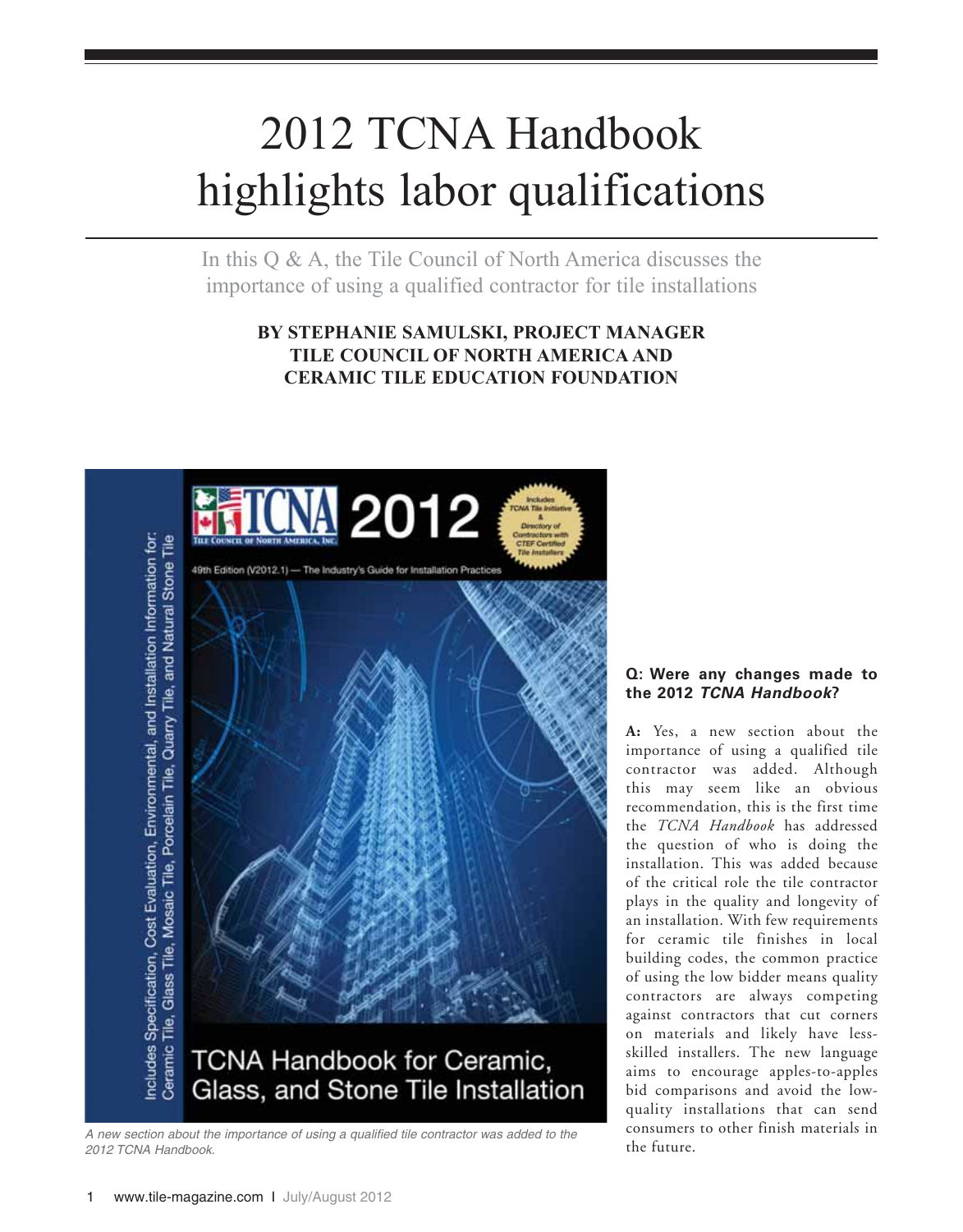

*Ceramic Tile Education Foundation evaluators carefully inspect test modules to determine if the installer will be certified.*

The new section states: "A home or any building today is one of the few things still made entirely 'by hand' and every aspect of a tile installation relies on the tile contracting company and its installers. How good the finished installation looks, how well it performs and how long it lasts are in their hands. It is for this reason that the *Handbook* Committee and the Tile Council of North America (TCNA) strongly recommend using installers who have demonstrated their commitment to their craft and have taken the time to stay current with the latest materials and methods. Because tile is a permanent finish, the lowest bid should not be the driving factor, but rather who is the most qualified to perform the scope of the work specified."

#### **Q: So how can someone make sure a contractor is qualified?**

**A:** To find a qualified contractor, the *Handbook* recommends requiring a



*FLANADOOR* recommends requiring a *Competition pools require precision mortar bed work.*<br>
portfolio and references that reflect **Photo courtesy of the International Masonry Institute Photo courtesy of the International Masonry Institute**